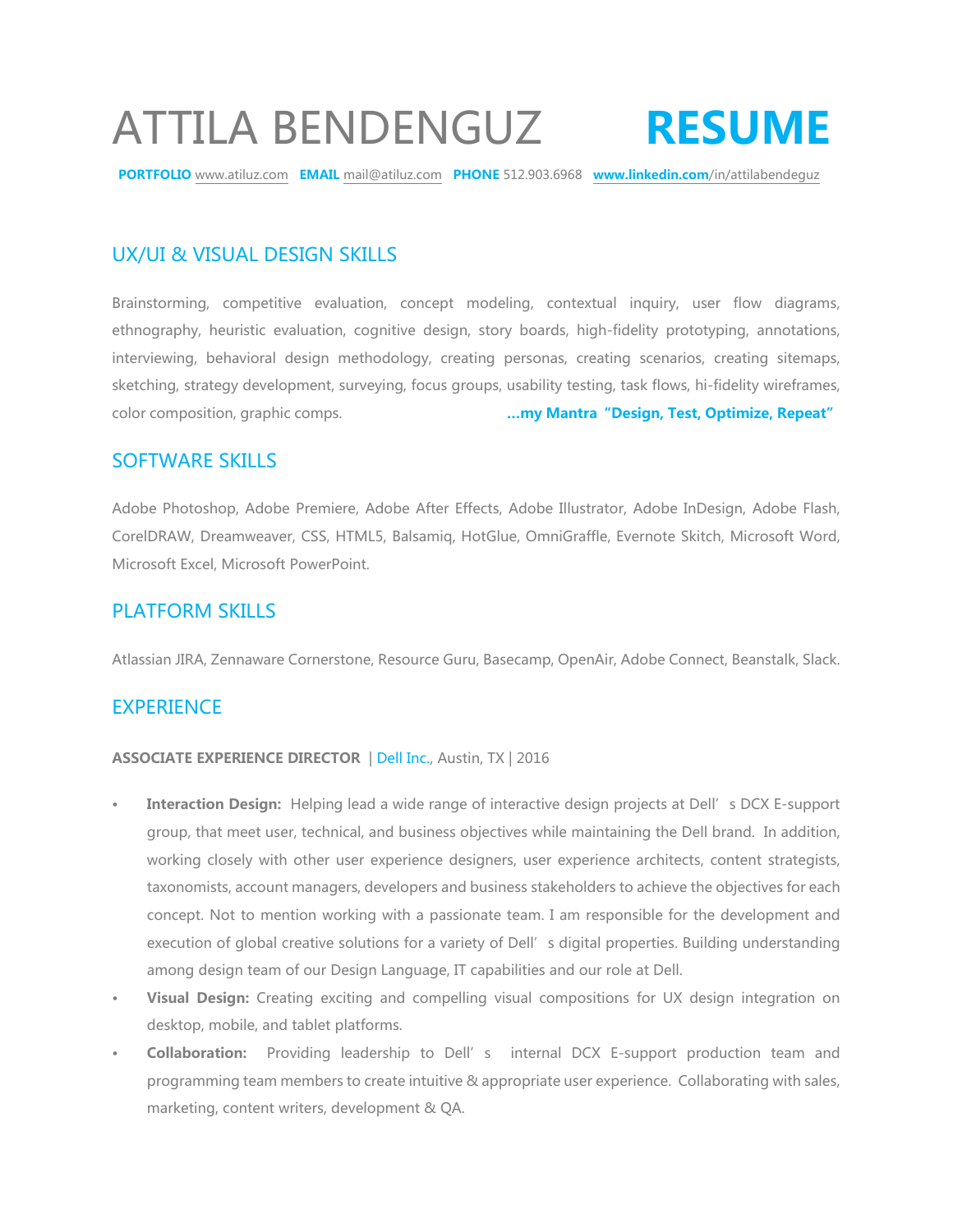#### **SENIOR INTERACTIVE ART DIRECTOR** | Somnio Solutions, Inc., Austin, TX | 2015- 2016

- **Interaction Design:** Created an array of industry-leading digital marketing media web tools: responsive assessment tools, web apps, infographics, interactive web presentations, web platforms, and TCO calculators. Design methodology: concept design, user flow diagrams, mood boards, hi-fidelity wireframes, low-fidelity wireframes, prototypes, color mockups. Led the creation of UX designs from concept and development to documentation & implementation across all marketing channels. Effectively managed a team of production artists and provided direction for on-time completion under budget.
- **Visual Design:** Created exciting and compelling visual compositions for UX design integration on desktop, mobile, and tablet platforms.
- **Collaboration:** Lead art director interface to clients. Provided leadership to internal production team, freelancers and programming team members to create intuitive & appropriate user experience for Fortune 500 companies. Collaborated with sales, marketing, content writers, development & QA.
- **Clients** include IBM, EMC, Dell, HP and Cisco.

#### **UX DESIGNER & VISUAL DESIGN CONSULTANT** | Atiluz Inc., Austin, TX | 2008-2015

- **Interaction Design:** Owned creation of sitemaps, process flows, imaginative mood boards sketches, wireframes, and detailed specifications. Work in both waterfall and agile methods on a variety of web interfaces including desktop, mobile, and tablet. Lead interaction design for responsive websites, mobile apps, and complex, large-scale websites.
- **Visual Design:** Created competitive visual compositions from sketches to wireframes, and detailed specifications. Worked in several interfaces including desktop, mobile, and tablet platforms.
- **User Research:** Drove user research and synthesis on multiple projects: created personas and scenarios, created clickable prototypes for testing, led remote and in-person test sessions, and advocated for changes based on test findings.
- **Clients** included Zip City, Dell, Ebay, Quirky, Growtopia, RoboReel and Novartis International AG.

#### **DIRECTOR OF UX DESIGNER & VISUAL DESIGN** | Atiluz Inc., Chicago, IL | 2005- 2008

- **Interaction Design:** Created interface design from heuristic evaluation, user flow diagrams, and sketches to wireframes, concept models, and prototypes.
- **Visual Design:** Created compelling visual compositions and physical prototypes with detailed specifications. Worked in several interfaces including desktop, mobile, and tablet platforms.
- **User Research:** Conducted stakeholder interviews and both remote & in-person user interviews and usability tests. Created click-through and prototypes for web and mobile/tablet for use during tests. Synthesized and compiled findings to inform UX strategy
- **Collaboration:** Worked closely with production and programming team members to create intuitive, delightful user experience.